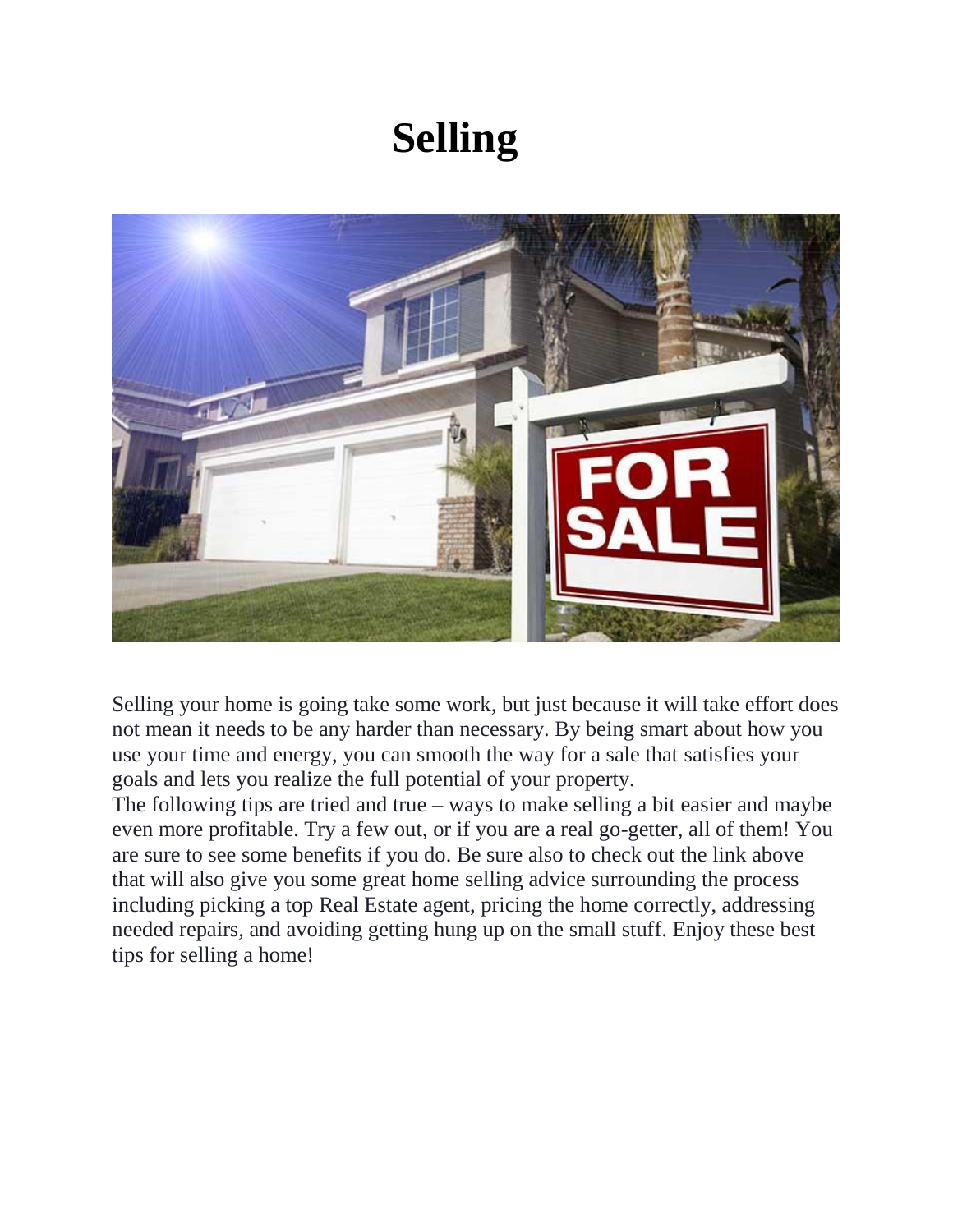## **1. Take care of your landscape.**

Some of the first things buyers are going to notice as they pull up to your house are the landscape – lawn, plants, flowerbeds, etc. Now you don't have to be extravagant, install a fountain or even hire a professional, you just need to tidy up and make sure things look neat and preferably alive if possible. Mow the lawn, trim your bushes and buy a few bags of mulch to pour in the flower beds to tie things together. In real estate sales, first impressions count. This is one of the simple [improvements that will increase home value.](https://www.maxrealestateexposure.com/improvements-that-will-boost-your-homes-value/) Make it count!

# **2. Remove clutter.**

One of the most cost-effective home selling tips is to make your home clutter-free! You want to maximize the perceived space in the home. The more clutter, the more uncomfortable things will feel. Go through everything and clear out all the nonessentials. Even if you don't feel like going through all of your stuff and sorting them, you should at least put things away in places where buyers won't be looking – so no cramming stuff into closets or the garage. Rent a storage space if you need to.

A cluttered home can make your home feel a lot smaller than it is. This is not a good thing when trying to get the most you can out of your sale. Today's buyers like bright open spaces unfettered by an abundance of someone's personal property. Keep in mind there is a significant percentage of the population who do not have a vision. Make things easier on the buyer by giving them something they can visualize. Take a look at some of the [top tips for clearing the clutter](http://www.point2homes.com/agent-websites/blog/2014/10/15/9-ways-clean-clutter-selling-home/) when selling your home.

# **3. Paint your interior if it needs it.**

Dark, dreary colors can shrink the perception of space. Old, stained paint makes rooms look decrepit. By painting with contemporary colors and ideally with a little insight from a knowledgeable Real Estate agent or interior designer, you can change the whole feel of your home. There is not another home improvement that will give you more bang for your buck than a fresh coat of paint. From a selling standpoint, it is important to stick with neutral colors. Remember selling your home is not about personal preferences but appealing to the masses. Stick with off white and light creamy colors for maximum benefit. Sherwin-Williams offers some excellent [interior home painting tips](http://www.sherwin-williams.com/homeowners/ask-sherwin-williams/painting/interior-painting-how-tos/) that are worth a look.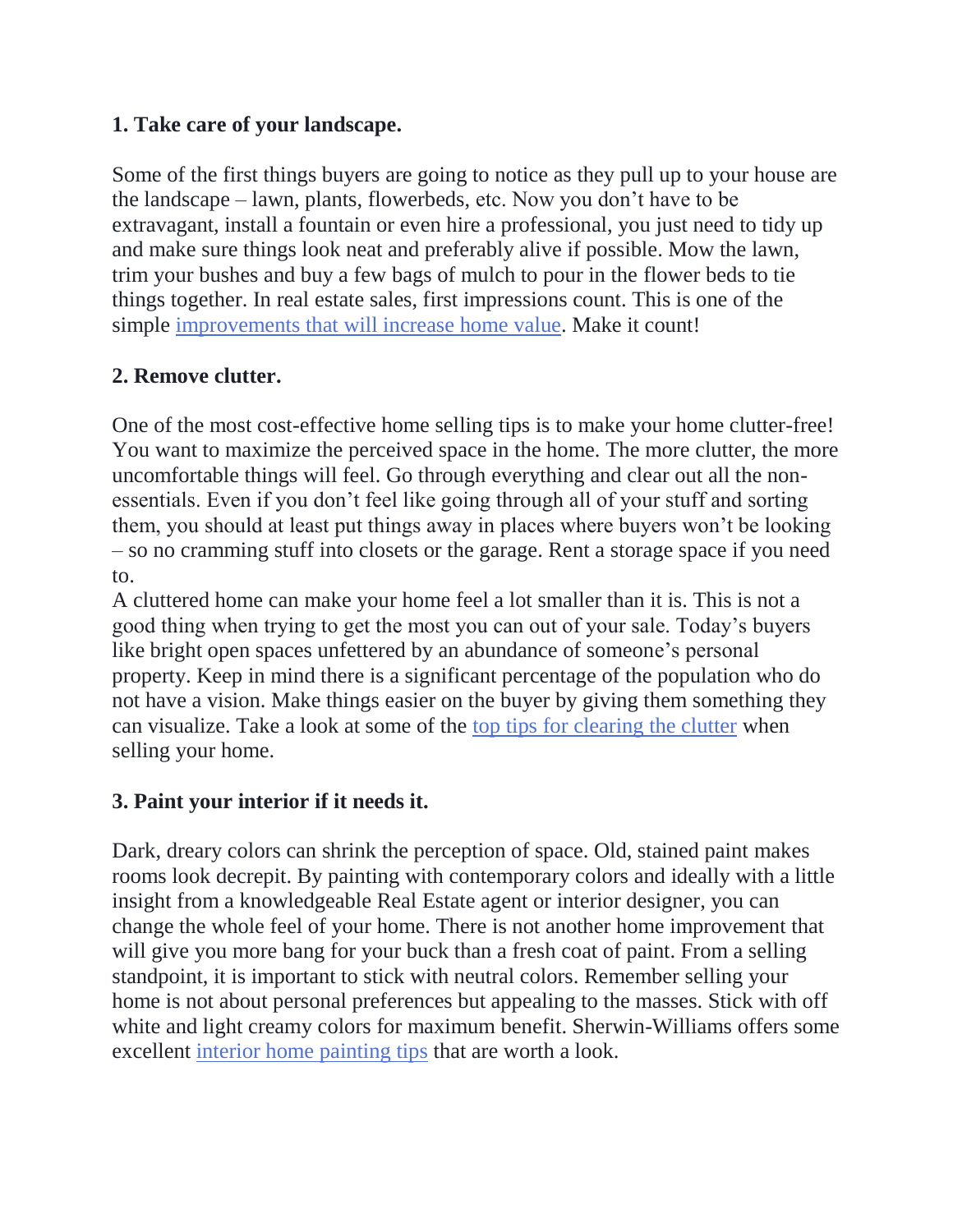#### **4. Hire a great Real Estate agent.**

If you are noticing a trend here, that's because there is one. Working with a professional to sell your home has a ton of benefits, and takes a lot of the heavy lifting off of your shoulders. An experienced Realtor can often sell your home faster, and for a better price, than you can on your own. This is one of the most valuable tips for selling a home. Just make sure you hire the right agent!

#### **5. Put up a sign in the yard.**

With all the emphasis on online marketing – which is critical, of course – it can be easy to forget about the basics. Putting a "For Sale" sign in the yard will let everyone know what's going on, and makes it easier for people to find the house. Some folks want to "keep their home a secret" for a multitude of reasons. This frankly is a mistake. Home sellers should never underestimate the power of real estate signage. Many homes have been sold over the years due to a sign.

#### **6. Make sure your photos are exceptional.**

The pictures you post on your listing can make or break your sale. They are the first thing anyone sees. If you are not skilled at photography, and your Real Estate agent isn't either, then hire a professional. It is worth the expense. So many sellers hire a real estate agent but don't bother to check on one of the most important parts of the selling process – how does the home being marketed look online? This is such a vital consideration, yet so many sellers underestimate the importance. Your home photography is a gateway to a buyer's perception of the property.

## **7. Consider a video tour.**

The best Real Estate agents today are utilizing some form of video or slideshows, in addition to photos. Buyers like to take a tour before they decide to visit, which a video allows. Again, working with a professional here is important – either a Real Estate agent skilled in video tours or a professional who makes real estate videos. Would you not agree that this is an exceptional way to market a property? Homebuyers will probably look at the photos first but once they take a look at the video, it will seal the deal, and they will be scheduling a showing.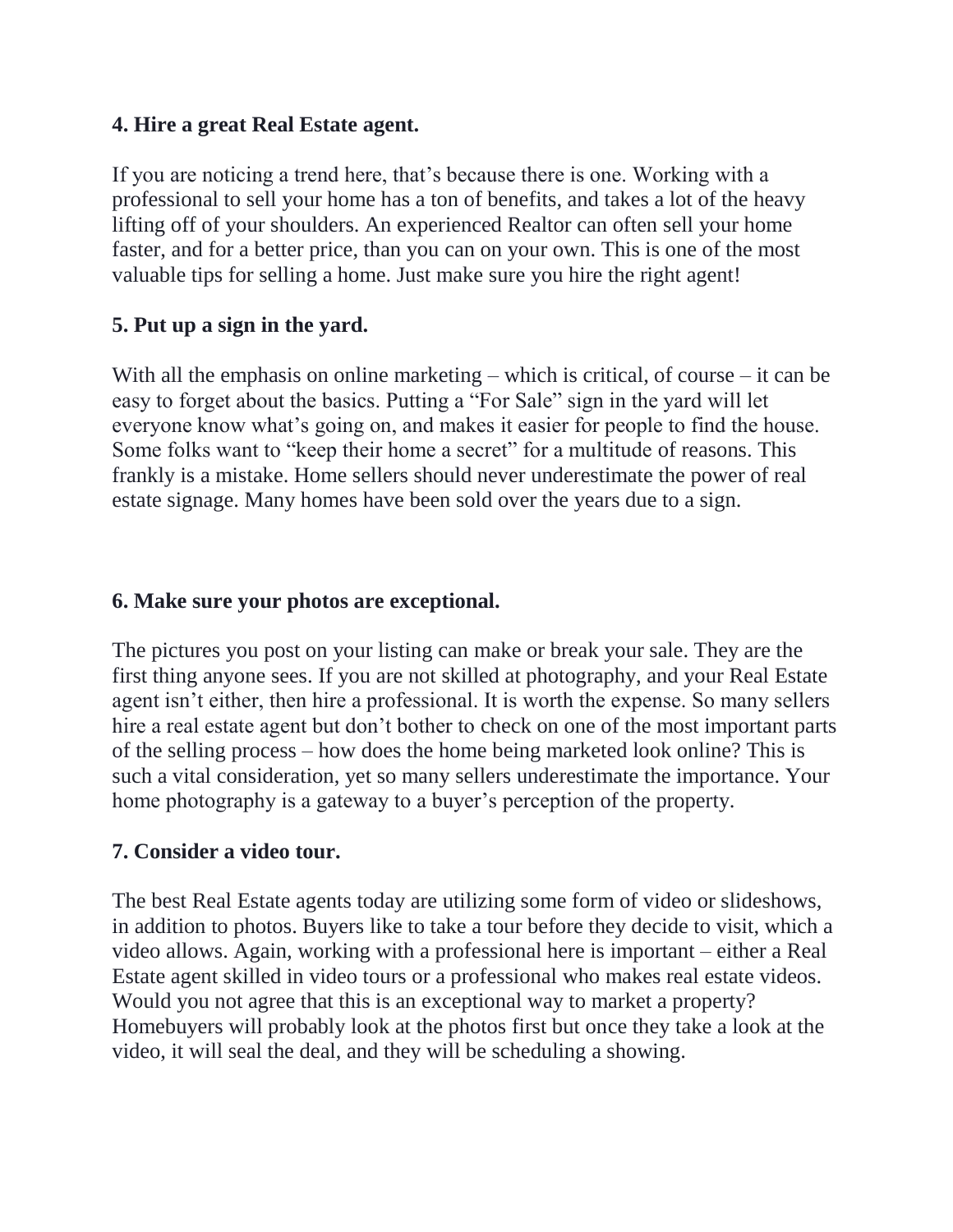## **8. Make sure you are marketing using all channels – particularly online.**

Old school Real Estate agents can sometimes be slow to adopt new marketing channels, which is why you should hire someone who has a demonstrated ability to utilize the web. A Realtor with a website is great, but you also want to use someone who has a complete understanding of how to make your home shine online. Real Estate agents who have command of their online presence understand the importance of making your home "stand out" from the competition. Again it all starts with your photography. Without good photos, you can be all over the internet and it won't matter because your presentation will be lousy. Real Estate agents who have a solid command of their advertising are also [using](http://abovemag.remax.com/secrets-from-a-social-media-master/)  [social media to further enhance their Real Estate marketing](http://abovemag.remax.com/secrets-from-a-social-media-master/) efforts. Nearly everyone owns a smartphone today. An exponential amount of these people are

using one of the major social media channels including Facebook, Google+, Pinterest, LinkedIn, and Twitter. If they are looking for a home and you have an agent marketing in these channels you could see an increase in showing activity.

## **9. Take advantage of good lighting.**

A bright, cheery home is more inviting to buyers. Let the sunlight in if you can, and add some better lighting if your home is dim. Even buying brighter light bulbs can help. One of the things I always mention to my clients is to make sure all of their curtains are drawn and lights remain on when there is a scheduled showing. Again the presentation of your home is critical. Small things like lighting can make a big difference with no money coming out of your pocket!

## **10. Consider a professional cleaning.**

A clean home is inviting to buyers, whereas a dirty home can turn them away faster than just about anything. The easiest way to know your home is spotless and looking its best is to hire a professional cleaning company. Make sure your kitchen and baths are spotless. Buyers will pay closer attention to these areas. Besides, make sure your carpets are as clean as possible. If need be consider having your carpets professionally cleaned. This is one of those things where spending a few hundred dollars can save you thousands by preventing the buyer from thinking they need to replace the carpets immediately.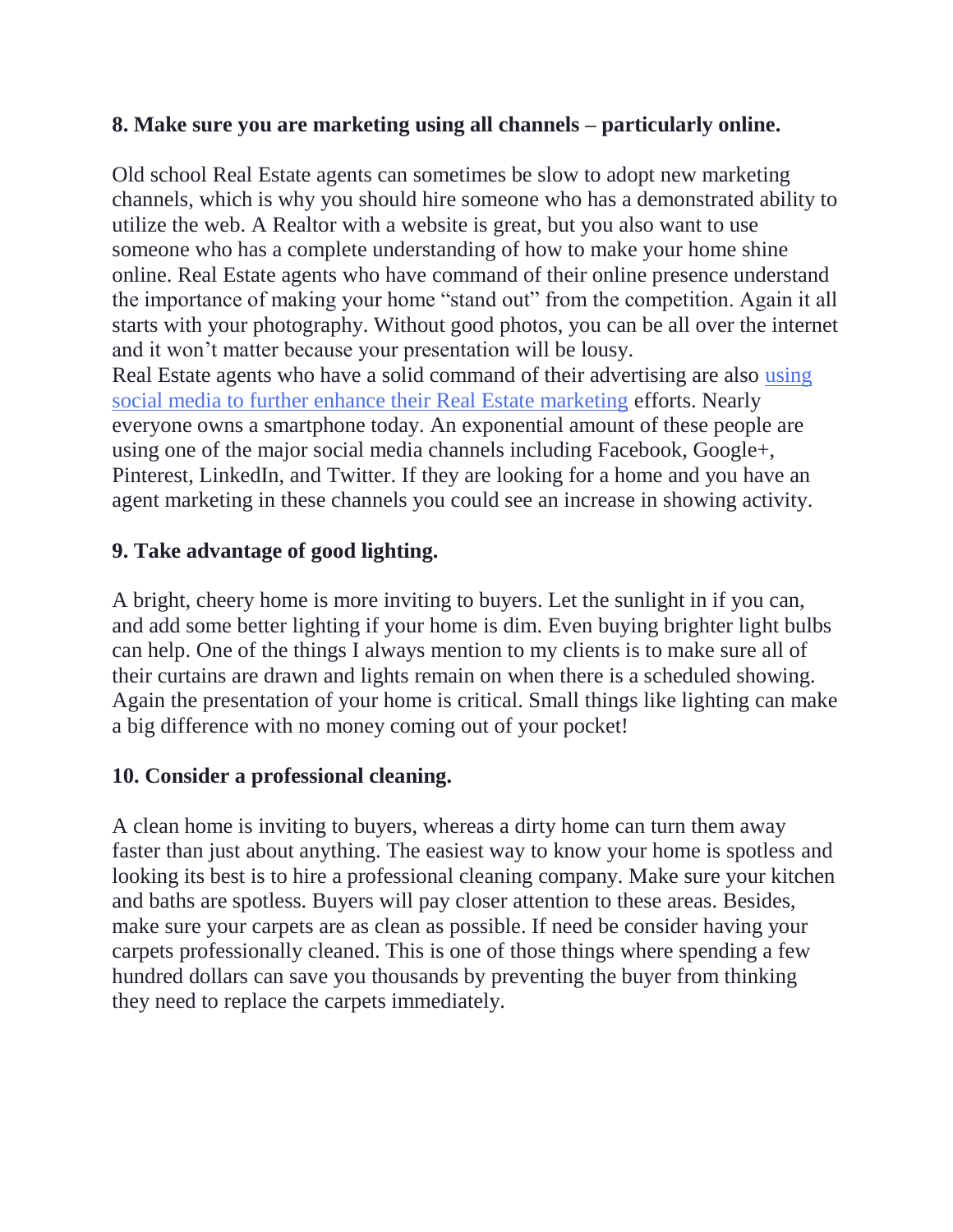#### **11. Make sure you repair the things that your Real Estate agent advises.**

Many renovations are arguably a bad investment for sellers, as it is hard to get your money back in the sale. But if your real estate agent advises that you fix some things, like faulty wiring, a hole in the fence, a leaking toilet or a visible stain in the ceiling, you should do it. These are things that the buyer may balk at, or demand a lower price because they feel immediate attention is needed. Secondarily when the buyer does their home inspection more than likely they will be trying to renegotiate the sale price or worse asking to back out of the deal.

## **12. Address all odors.**

The smell is powerful, and can easily drive someone away from buying your home. However, you may not even realize the smells are there. Ask an outsider that you trust, like your Realtor, to let you know if there are any unpleasant odors – like pet or cooking odors – and address them before you show. Believe it or not, [pet odors](http://www.rochesterrealestateblog.com/pet-odors-can-kill-home-sale/)  [can kill a home sale.](http://www.rochesterrealestateblog.com/pet-odors-can-kill-home-sale/) This happens because some buyers fear they won't be able to get rid of the odor once they purchase the house. Don't take any kind of chance with home odors – remove them!

#### **13. Make your kitchen appealing.**

Many buyers are very focused on kitchens, which is why you want to make sure yours is reasonably appealing. Formica counter-tops from the 70s may need to be updated, and you might want to install a new appliance or two if the existing ones are in really bad shape. Most Real Estate agents will tell you that the kitchen is the most important room in the home. It makes sense as it is typically the place where we spend most of our time. Do what you can to make your kitchen is appealing as possible.

## **14. Get organized.**

The people that are looking at your home are going to open every door, including closets and the garage. You may help your sales by making sure these areas are relatively organized. The better they look, the easier it is for buyers to imagine that they can fit all their things in the home. This again goes back to one of my previous home selling tips of DE-cluttering. Organizing your closets and garage should be done as part of the process.